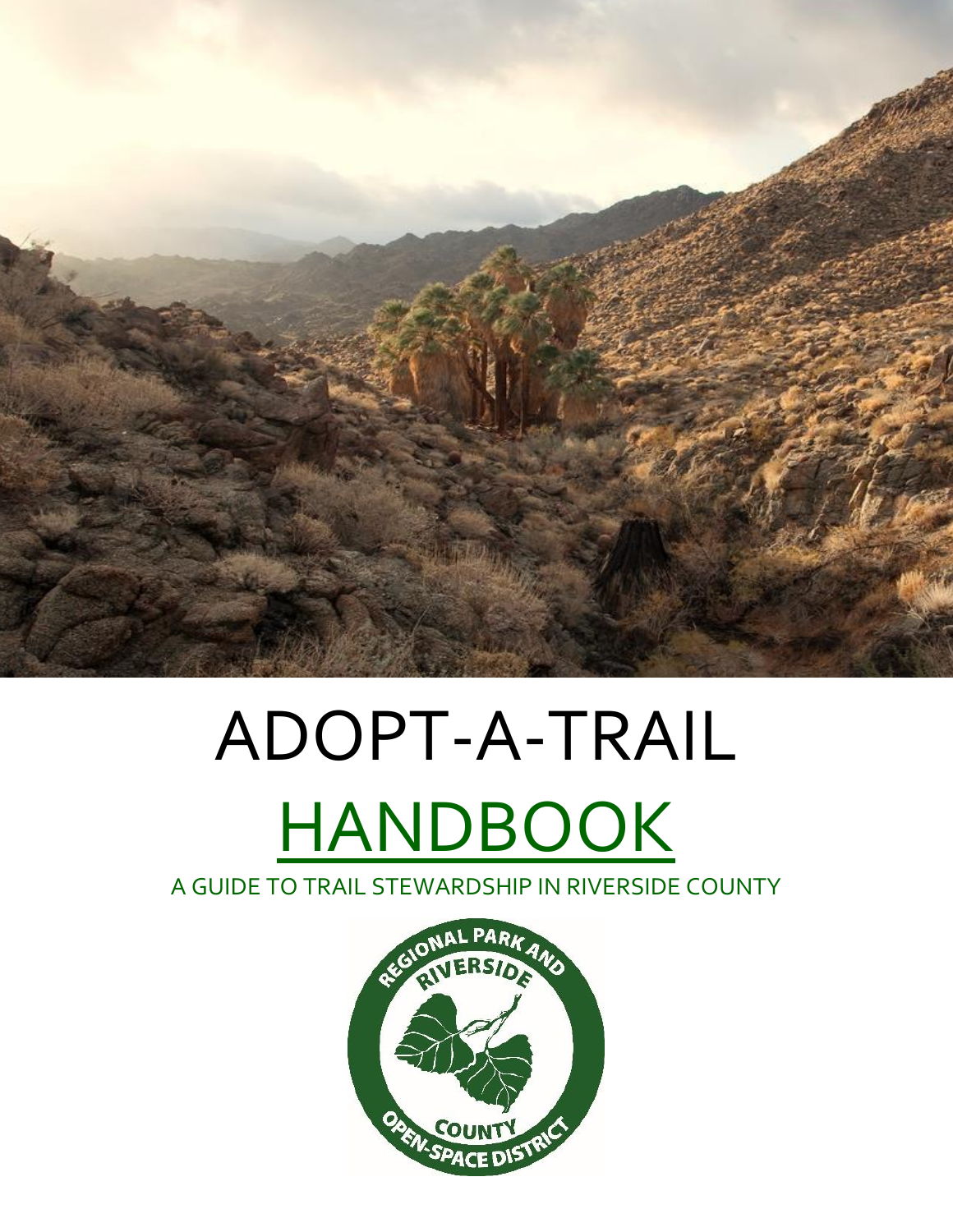### **TABLE OF CONTENTS**

2

**Introduction Mission, Vision, Values Program Staff Volunteer Positions Scouting Opportunities Finding Your Trail Adopting Your Trail Required Documents Maintaining Your Trail Interacting with the Public Leave No Trace Safety Tips**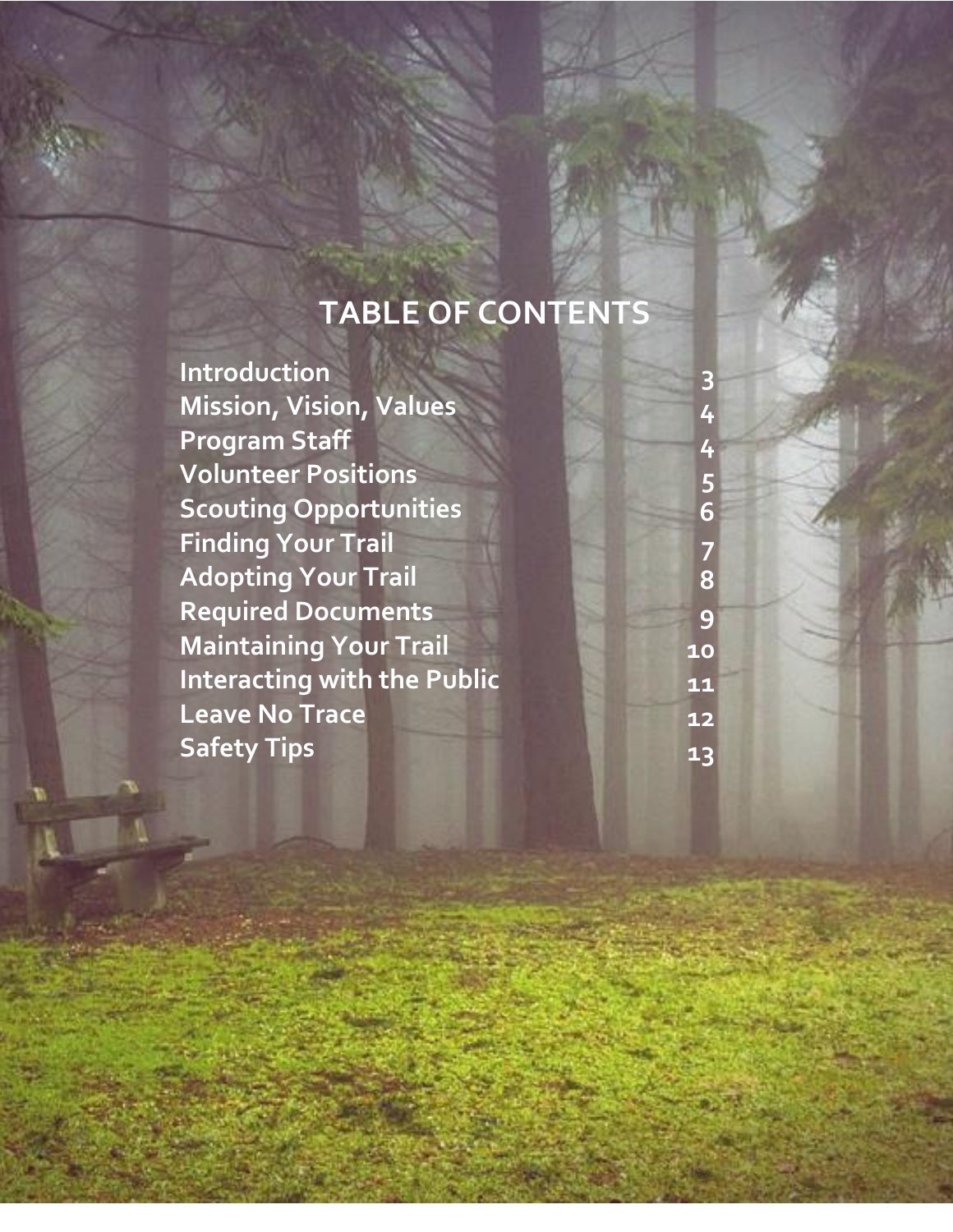### INTRODUCTION

RIVERSIDE COUNTY REGIONAL PARK & OPEN-SPACE DISTRICT

#### **ADOPT-A-TRAIL PROGRAM**

The Adopt-A-Trail (AAT) program was developed by the Riverside County Regional Park & Open-Space District (the District) to bring community members and organizations together to protect and maintain the natural beauty of our trail system and open space areas.

The AAT program encompasses trails, parks, and playgrounds throughout Riverside County from the desert up to the snowy mountains. We rely on the dedication and hard work of volunteers to keep our trails maintained and safe for everyone. Without the dedication of our volunteers, our trails and parks would fall into disrepair and be unavailable for use.

Adopters are required to make a one-year commitment to the program with regular trail checks depending on the needs of the trail. Some trails may require more maintenance than others. It is the Adopter's responsibility to ensure that their trail segment is passable by users at all times.

The purpose of the AAT Program is to foster volunteerism that reduces District costs for trail maintenance. It is not intended to provide an advertising medium. Courtesy signs are intended only to recognize the contribution of the Adopter and such recognition will be strictly limited to the Adopter's name or organization.

The AAT handbook will be your guide to adopting your trail and keeping it maintained for all to enjoy.



*For all AAT related questions, please contact the Program Coordinator at Trails@rivco.org or 951-955-5117.*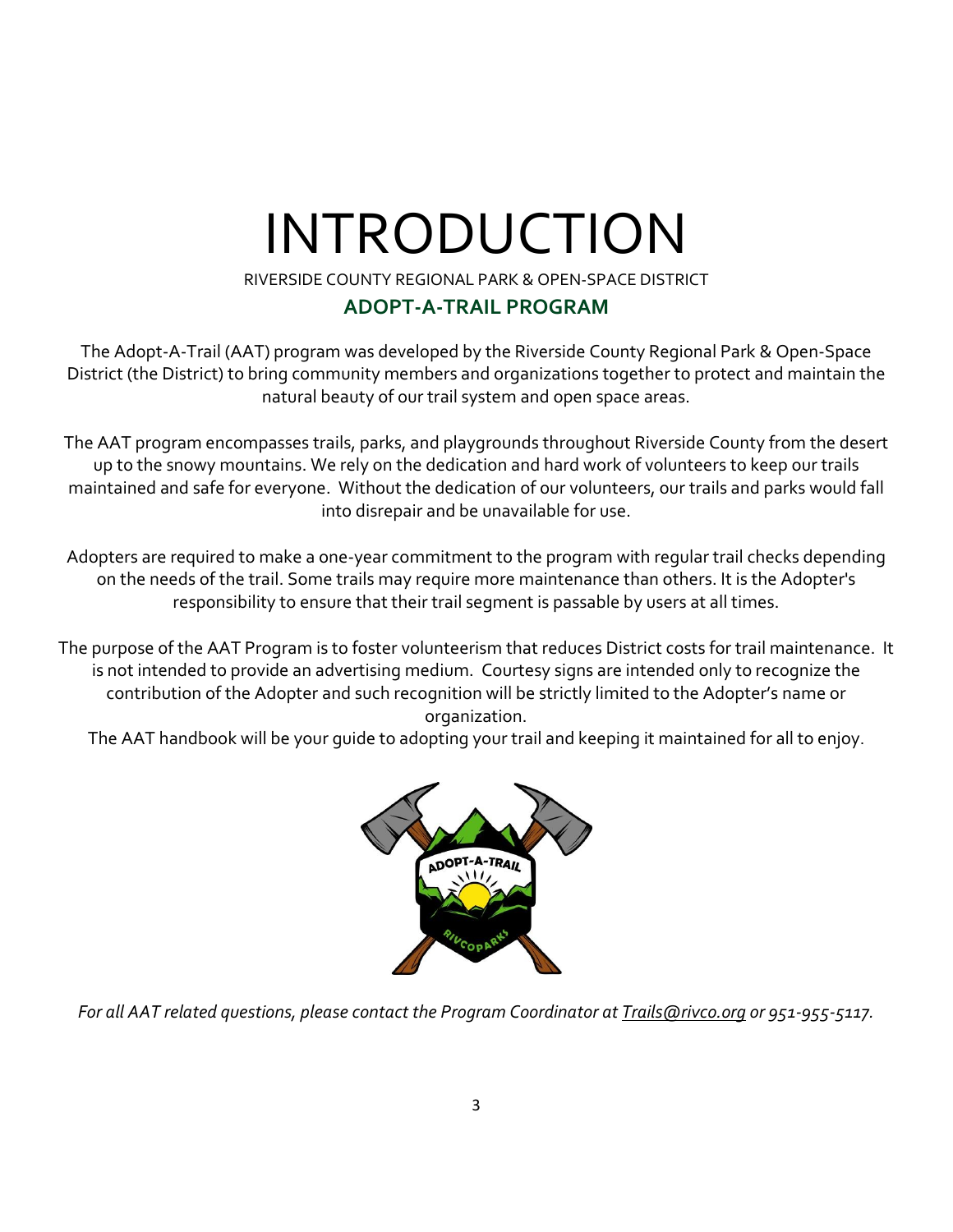#### **PURPOSE OF HANDBOOK**

This handbook is provided to give Adopters an overview of their responsibilities as well as tips and tricks to making it effortless and exciting for all of those involved! In this handbook you will find information on finding, adopting, and maintaining your trail segment.

#### **ABOUT THE DISTRICT**

#### **THE DISTRICT'S MISSION**

The mission of the District is to acquire, protect, develop, manage, and interpret for the inspiration, use, and enjoyment of all people, a well-balanced system of areas of outstanding scenic, recreational, and historic importance.

#### **THE DISTRICT'S HISTORY**

The District was created during a general election in 1990 and currently manages over 80,000 acres of land, 160 miles of trail, 11 regional parks, 14 community parks, 4 community centers, 4 nature centers, 4 historic sites, and 14 wildlife reserves.

#### **ABOUT ADOPT-A-TRAIL**

#### **AAT MISSION**

Encourage community involvement in the District by increasing active stewardship of our trails and parks to preserve the quality of our open space and trail system.

#### **AAT VISION**

Become the regional leader in the beautification and management of our trails, parks, and playgrounds.

#### **AAT VALUES**

- **\*** Encourage and nurture the volunteer spirit
- \* Instill a connection with the land that fosters its permanent protection
- **4** Connect Riverside residents and visitors through well-maintained trail system
- \* Provide information to the community on resource conservation and open space issues
- \* Increase environmental stewardship through teamwork and education.

#### **AAT STAFF**

#### PROGRAM COORDINATOR

The AAT Program Coordinator is your main point of contact and will guide you through the adoption process. Once you have adopted your trail, the Coordinator will help you develop your work plan, make sure you understand the reporting process, and that you have all the tools you need to lead your group in a successful adoption campaign.

#### FIELD COORDINATOR

The Field Coordinator will be your point of contact on your scheduled work days. They will provide the tools and personal protection equipment, collect your sign in sheets and reporting forms, and assist in clean up when the work day is complete.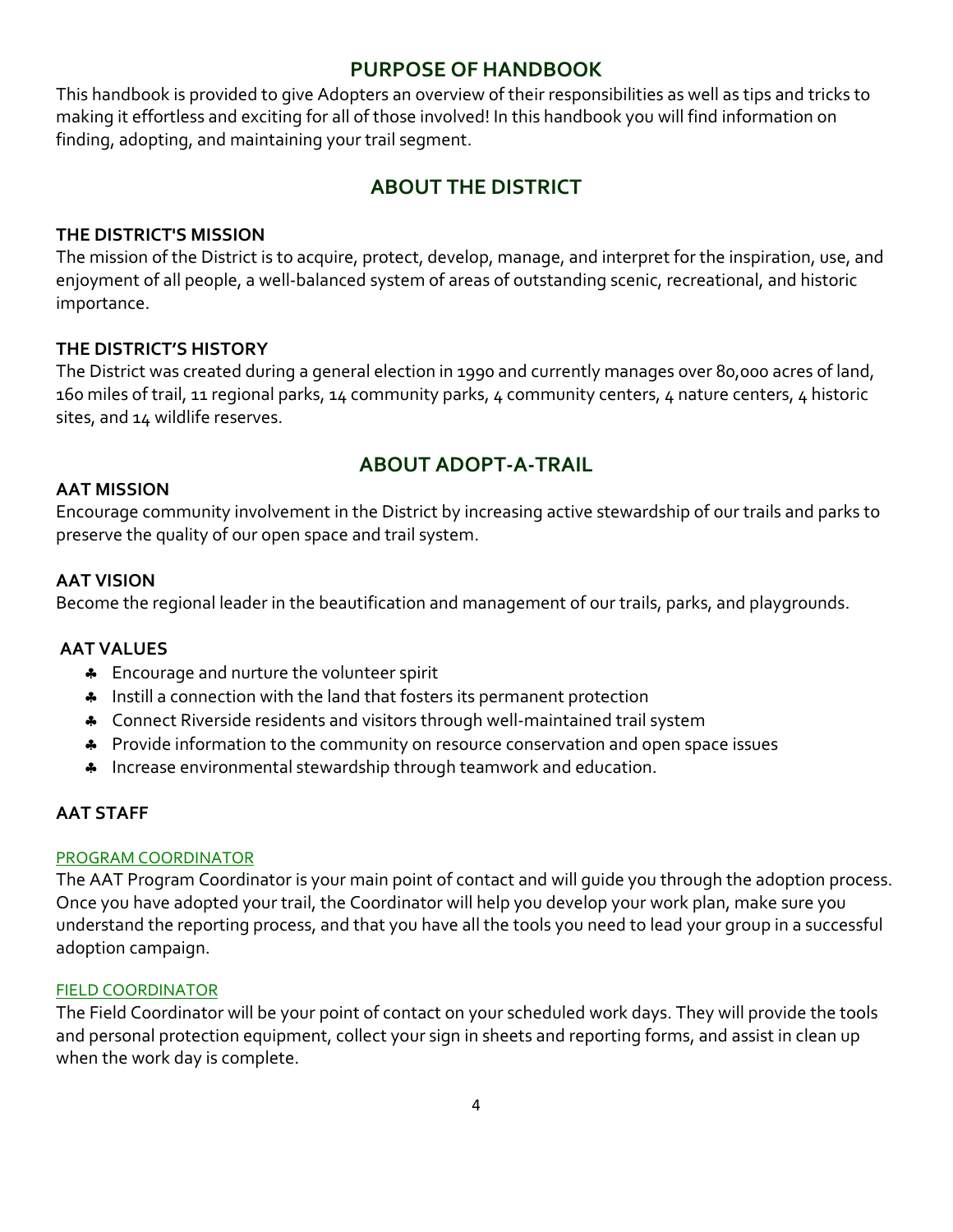#### **PERKS OF BECOMING AN ADOPTER**

- Free day-use for Adopters
- Access to nature center locations
- Free fishing and camping opportunities
- **\*** Free miniature golf at Rancho Jurupa Park
- **A** Discounted stays at Lawler Lodge & Lawler Alpine Cabins

#### **ADOPT-A-TRAIL VOLUNTEER POSITIONS**

#### ADOPTER

Agrees to manage and maintain a section of trail for a one-year period. Adopters are responsible for completing the application, recruiting volunteers for their work days, and communicating with the Program Coordinator throughout the term of their contract.

#### CREW LEADER

Crew Leaders are responsible for leading Adopters and their volunteers in a successful work day on their adopted trail segment. This means coordinating with the Program Coordinator to have the tools available, leading the Tail Gate Safety Session, ensuring all required paperwork is filled out, and that the overall event is a success for both the Adopters and the District. Adopters can become Crew Leaders and serve in both roles.

#### TRAIL STEWARD

Assigned to a particular location, Stewards report on conditions within their assigned area on a monthly basis. Equestrians, cyclists, and hikers are welcome.

#### TRAIL PATROLLER

**Not** assigned to a particular location, Patrollers report monthly on different sites across the county. Equestrians, cyclists, and hikers are welcome.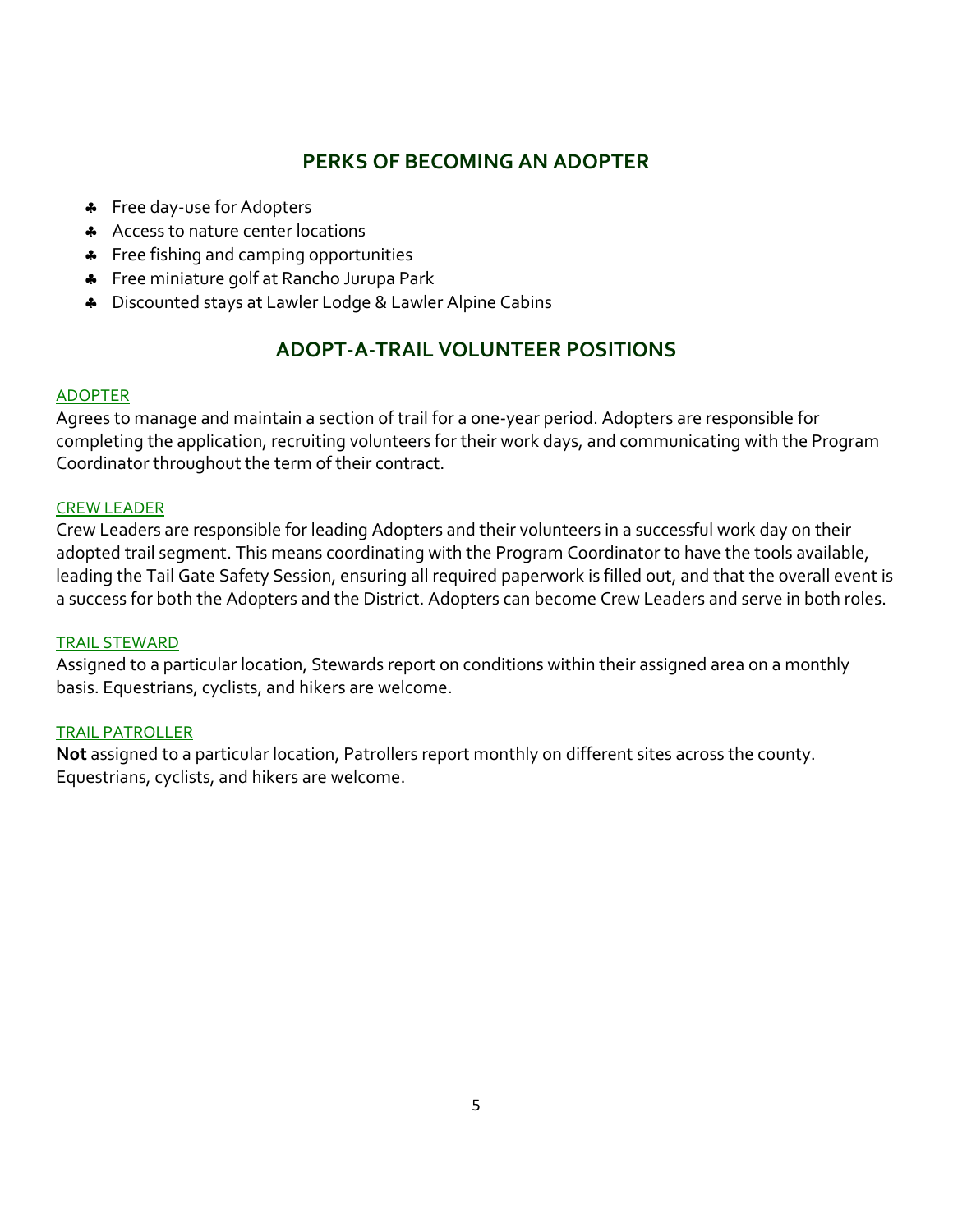#### **SCOUTING OPPORTUNITIES**

Adopting a trail is a great way for scouts and their leaders to make a meaningful, long-term impact in their community. It also provides opportunities for scouts to earn *merit badges* such as trailblazing, emergency preparedness, and much more!

*Leadership opportunities* are also available. Scouts can become Crew Leaders, Trail Stewards, and Patrollers. These leadership opportunities have different requirements; you can read more about them on page 5.

Adoptable trails are available across Riverside County in a variety of settings and degrees of difficulty. Shorter segments with minimal maintenance are



available for younger troops while longer, more time consuming segments are available for older scouts.

Troops are required to make the same 1-year commitment as other Adopters and have to submit the required paperwork.

The program requirements and leadership skills essential for a successful adoption campaign are a great opportunity for *rank advancements and awards.* The AAT Program Coordinator is available to brainstorm ideas for your next project!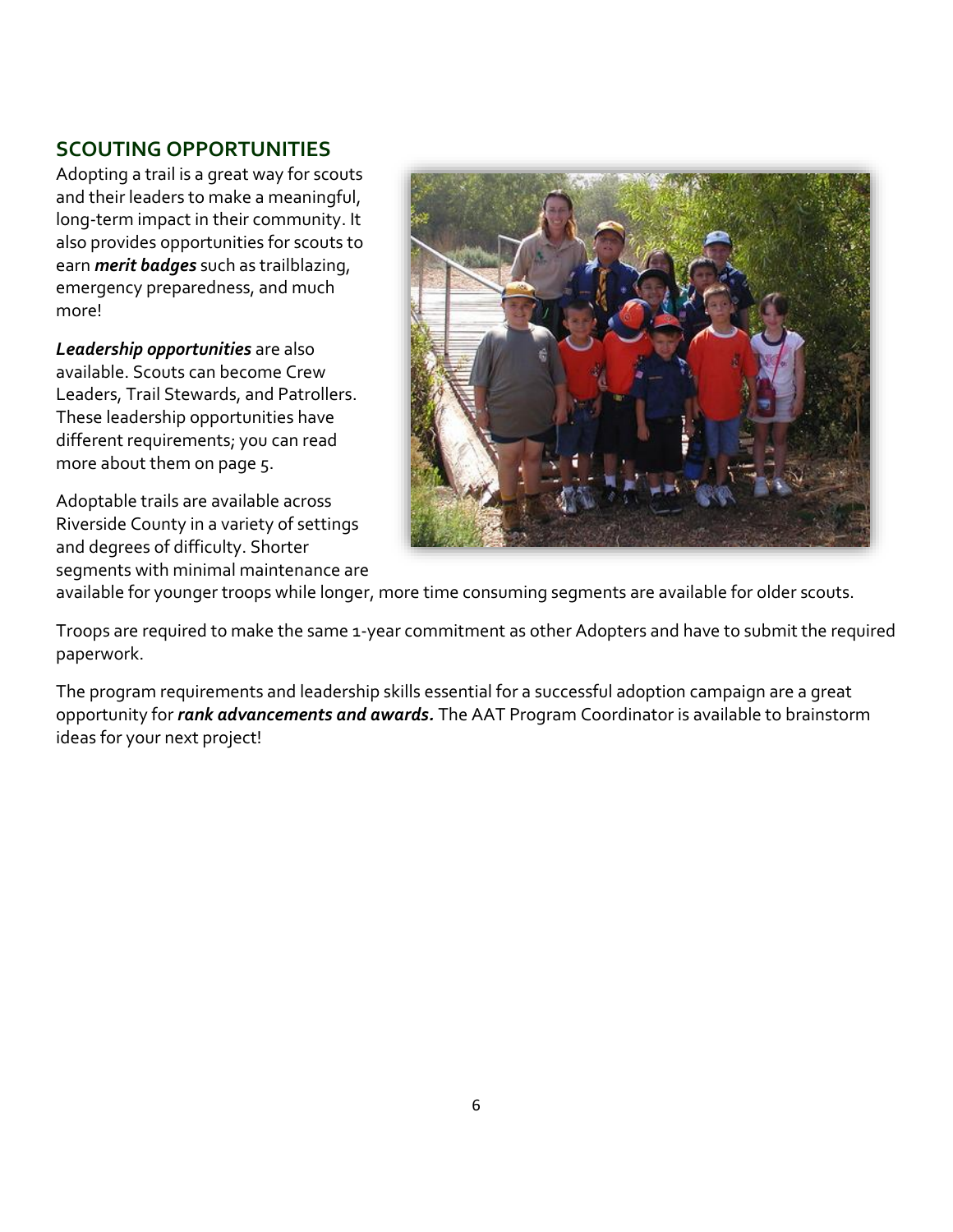#### **FINDING YOUR TRAIL**

#### **ADOPTABLE TRAILS**

Not all trails are created equal. The District manages land throughout Riverside County from Corona all the way to Blythe on the Colorado River. This includes community parks, senior centers, regional parks, camp grounds, and open-space reserves. Trails are adoptable based on the following criteria:

- \* Ease of access by the public
- \* Required amount of maintenance
- **Stability and safety of the trail: recent fires and erosion may make certain trail** segments unsafe
- \* Ownership: there are many overlapping boundaries within trails; Bureau of Land Management, Water Districts, and National Forest Service all own and manage lands within Riverside County. The District cannot adopt trails that are managed by other agencies.

The AAT program has adoptable trail segments throughout the District. To view an up-to-date list of adoptable trails, visit the Adopt-A-Trail webpage at www.RivCoParks.org. Click on the "Parks" tab and then on "Trails."

#### **PROGRAM LOCATIONS**

- **Box Springs Mountain Reserve**
- **\*** Harford Springs Reserve
- **\*** Hidden Valley Wildlife Area
- \* Idyllwild Park & Nature Center
- **\*** Lake Skinner Recreation Area
- **\*** McCall Memorial Equestrian Campground
- \* Rancho Jurupa Park
- **\*** Santa Ana River Trail
- Santa Rosa Ecological Reserve (Stewards)

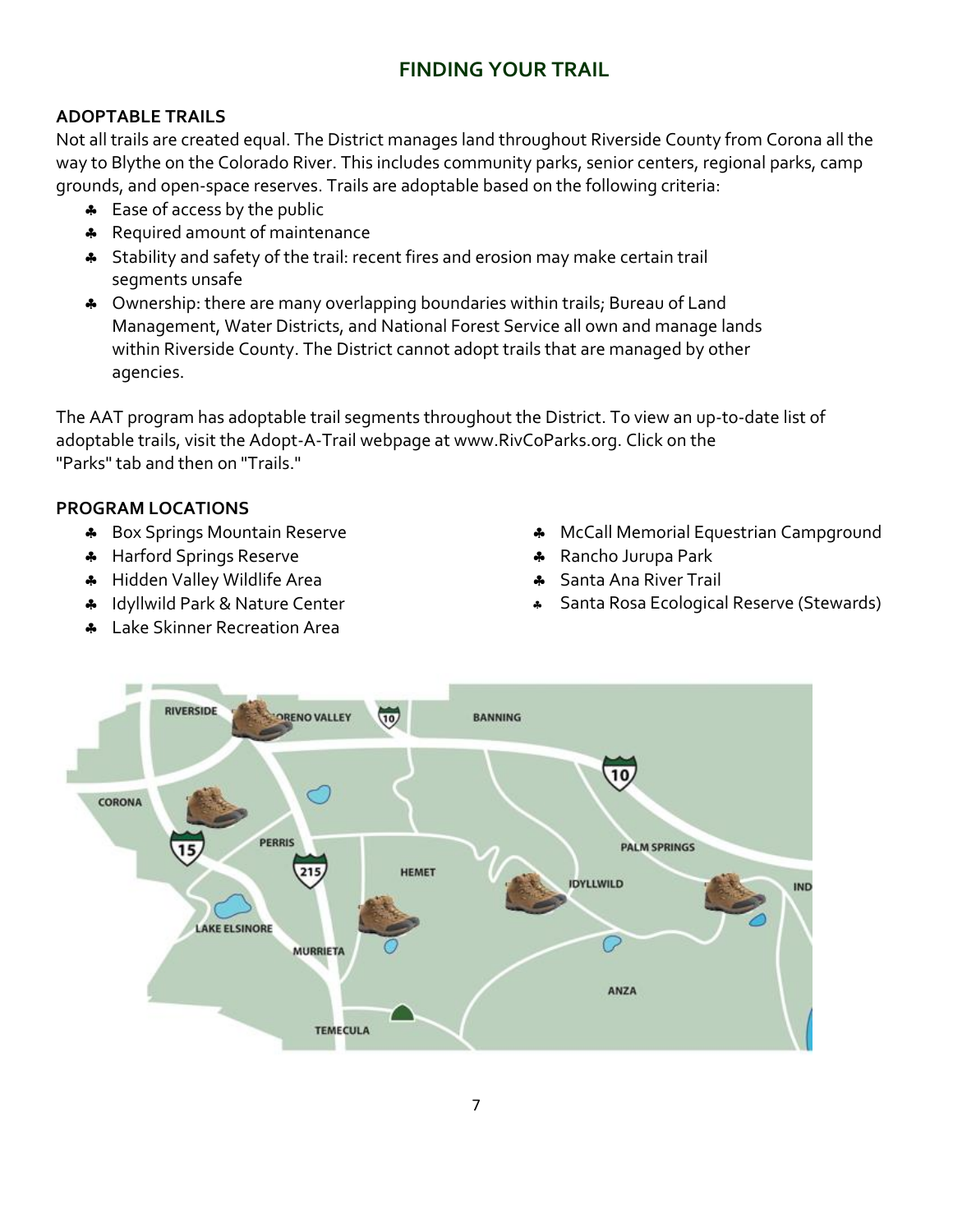#### **ADOPTING YOUR TRAIL**

#### **ADOPTER RESPONSIBILITIES**

Adopters are an integral part of the District's mission to protect and manage our areas of scenic and historical importance. Through trail stewardship, Adopters keep our multi-use trails clear of debris and growth. With support and guidance from the AAT Program Coordinator, Adopters and their group are given the tools they need to be successful and have fun! These are the steps that need to be completed before you can begin working on your trail segment:

- Sign and submit the Adopter Agreement
- **Become a registered volunteer with the District** 
	- A. Create and maintain online profile using District's volunteer database
	- B. Complete background check
- **4** Complete the AAT Adopter training and orientation
- **\*** Familiarize yourself with the required reporting forms and processes
- \* Draft and submit work plan to AAT Program Coordinator 14 days (2 weeks) prior to the work day
- $\clubsuit$  Perform these necessary tasks a minimum of four (4) times a year, depending upon the needs of the trail
- Submit work report, volunteer waivers, and trail summary form to Program Coordinator within 7 days (1 week) after the work day.

#### **ADOPTER TIPS**

To keep your adopted trail segment in the best possible condition, we recommend you accomplish the following:

- \* Communicate frequently with the Program Coordinator about scheduled volunteers days and any issues or concerns with your adopted trail segment
- \* Visit your trail segment on a regular basis. At a minimum we recommend once a month, but if your area experiences inclement weather (heavy rain fall, high winds) we recommend you visit more frequently
- \* Plan at least one work day in early spring to clear drainages and overgrowth before hiking season begins. Some trails segments will require multiple work days.
- Plan your work days earlier in the day to avoid long exposure to the heat
- \* Recruit your friends, family, and network to help! The more hands, the more you can accomplish
- \* Maintain trail standards year-round. Neglect of an adopted trail segment will result in termination of the adoption agreement and the trail segment will be given to the next applicant.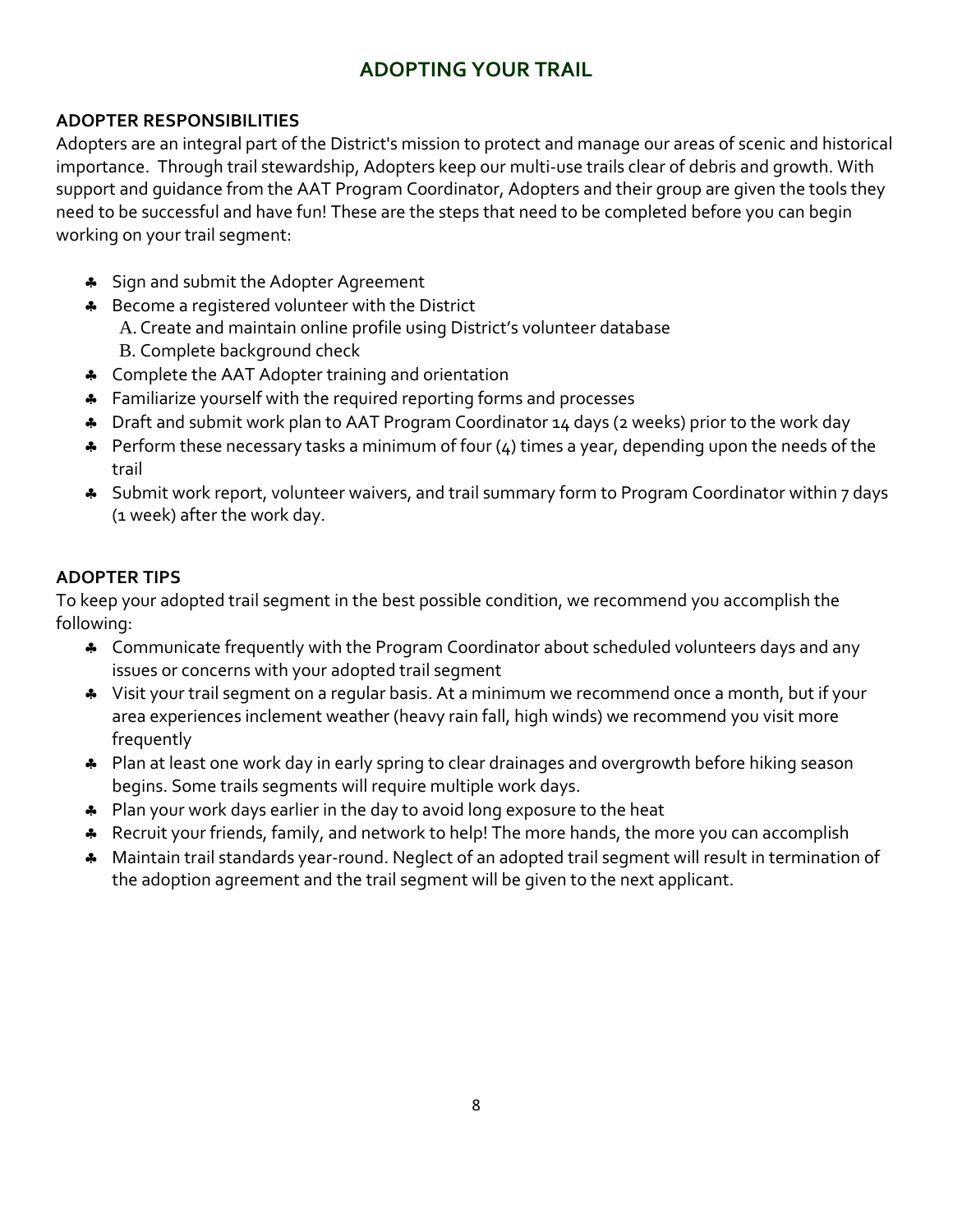#### **REQUIRED DOCUMENTS & REPORTING**

All documents can be located on the Adopt-A-Trail page on the District's website.

#### WORK PLAN (submitted 14 days in advance)

A work plan is a simple one page document that is submitted and approved before a scheduled volunteer day. A work plan outlines the duties to be carried out by volunteers on a scheduled date. Work plans are submitted 14 days ahead of your scheduled volunteer day. Failure to do so may result in cancelation of work day due to lack of staff support.

#### TRAIL SUMMARY FORM (submitted after completion of work day)

The trail summary form is a report of the work completed and also includes the names and signatures of all volunteers who participated in the project.

#### TAILGATE SAFETY SESSION FORM (submitted after completion of work day)

A simple one-page document verifying the training was performed and witnessed by volunteers.

#### VOLUNTEER WAIVERS (submitted after completion of work day)

All volunteers who are not registered with the District s must sign a volunteer waiver prior to the work day. These are turned in with the Trail Safety Session Form before the work day is started.

#### **REQUIRED TRAINING AND ORIENTATION**

#### AAT ADOPTER TRAINING & ORIENTATION (Performed quarterly)

Adopters are required to attend one (1) training session prior to their first volunteer work day on their trail. This training is provided by The District s and covers all of the necessary information you will need to be successful in your projects. The training is approximately one-hour in duration.

Rather than making volunteers work hard to get things done, it is the goal of the District to accomplish topquality trail work by providing exemplary training and support! Trail work involves using shovels, shears, and a variety of other tools to move dirt, trim hedges and branches, haul out debris, and adjust water run-off on your trail. With specialized training and approval, volunteers may have the opportunity to use chain saws, build retaining walls, or perform other technical work with may require the use of power tools. This is up to the discretion of the AAT Program Coordinator.

The goal of the training is to increase trail stewardship through action and education. We will give our Adopters and Volunteers every tool they need to be successful.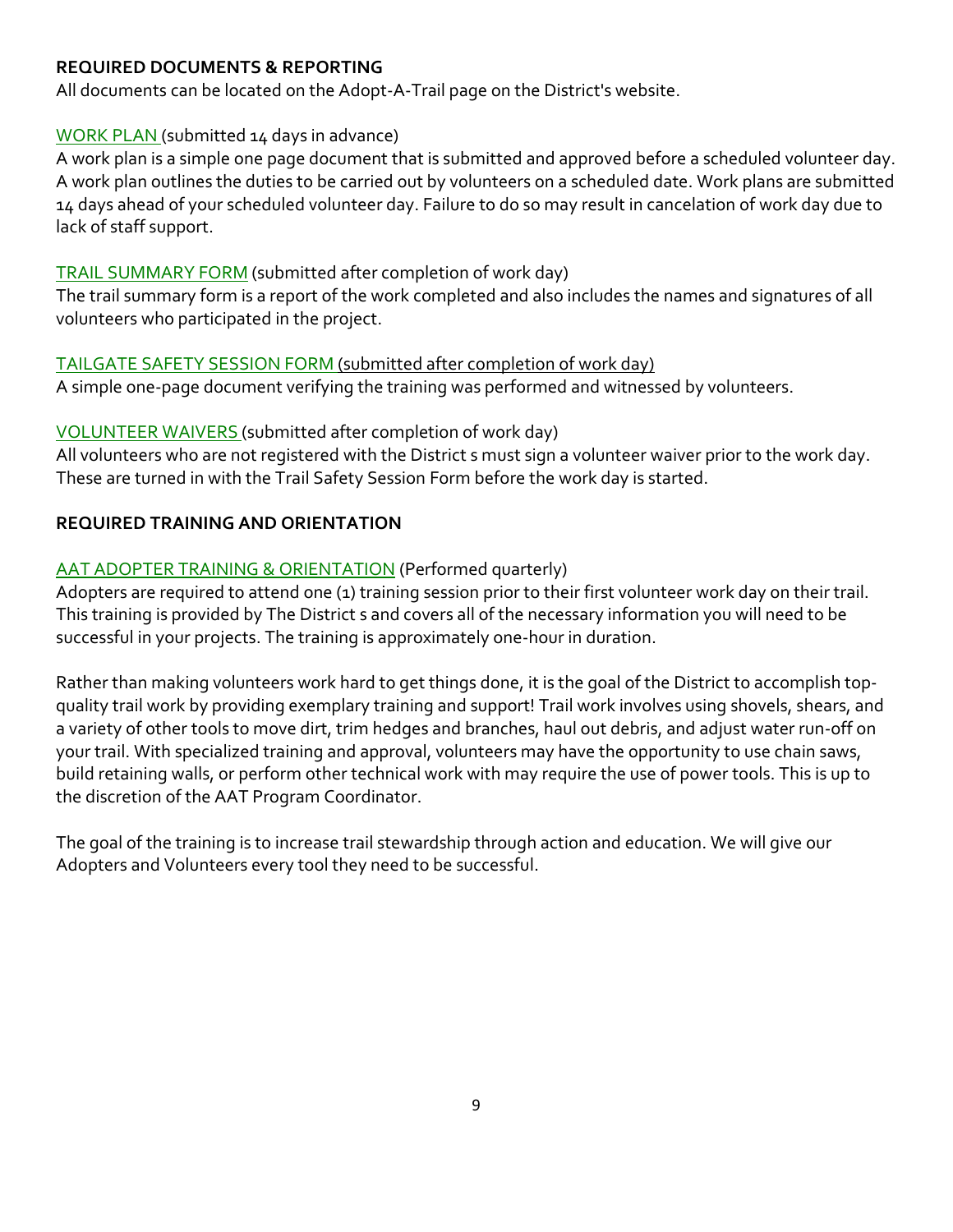#### **MAINTAINING YOUR ADOPTED TRAIL**



#### **ADOPT-A-TRAIL TRAILER AND TOOLS**

The District's AAT trailer is a resource available to all Adopters in the program. The trailer is moved to the work day location upon receipt of required 14-day notice, and has every tool you and your volunteers will need to work on your trail segment. The tools and their proper usage will be covered in the Tailgate Safety Session prior to the start of your work day. More information regarding the AAT trailer and tools can be found on the District's [website.](https://www.rivcoparks.org/)

#### **THE WORK DAY**

#### PLANNING THE AAT WORK DAY

Adopt-A-Trail work days should be planned and promoted well in advance to ensure you have enough volunteers to complete the basic maintenance tasks. Remember to submit your work plan 14 days (two weeks) in advance for approval. Approval is contingent upon availability of equipment and conflicting projects which have already been scheduled.

- Email, call, or text your volunteers asking them to RSVP for the work day
- Broadcast your project on social media
- Get your entire network involved; ask your friends, family, neighbors, or coworkers
- Ask the AAT Program Coordinator to promote your event on District website and social media accounts (Facebook, Instagram).

#### GETTING STARTED

AAT Work Days begin with a quick orientation and tailgate safety session in the parking lot. The Field Coordinator and Adopter will have all volunteers sign waivers and log their hours on a sign-in sheet. Personal protection equipment (PPE) will be handed out and tasks assigned before heading out on the trail.

#### TAILGATE SAFETY SESSION (TSS)

The "tailgate safety session" is a thorough overview of the tools and equipment available for use on the trail. This is a mandatory component of the work day because it ensures that all participants know how to properly use the tools available to them. The TSS form must be filled out and returned with the Trail Summary form.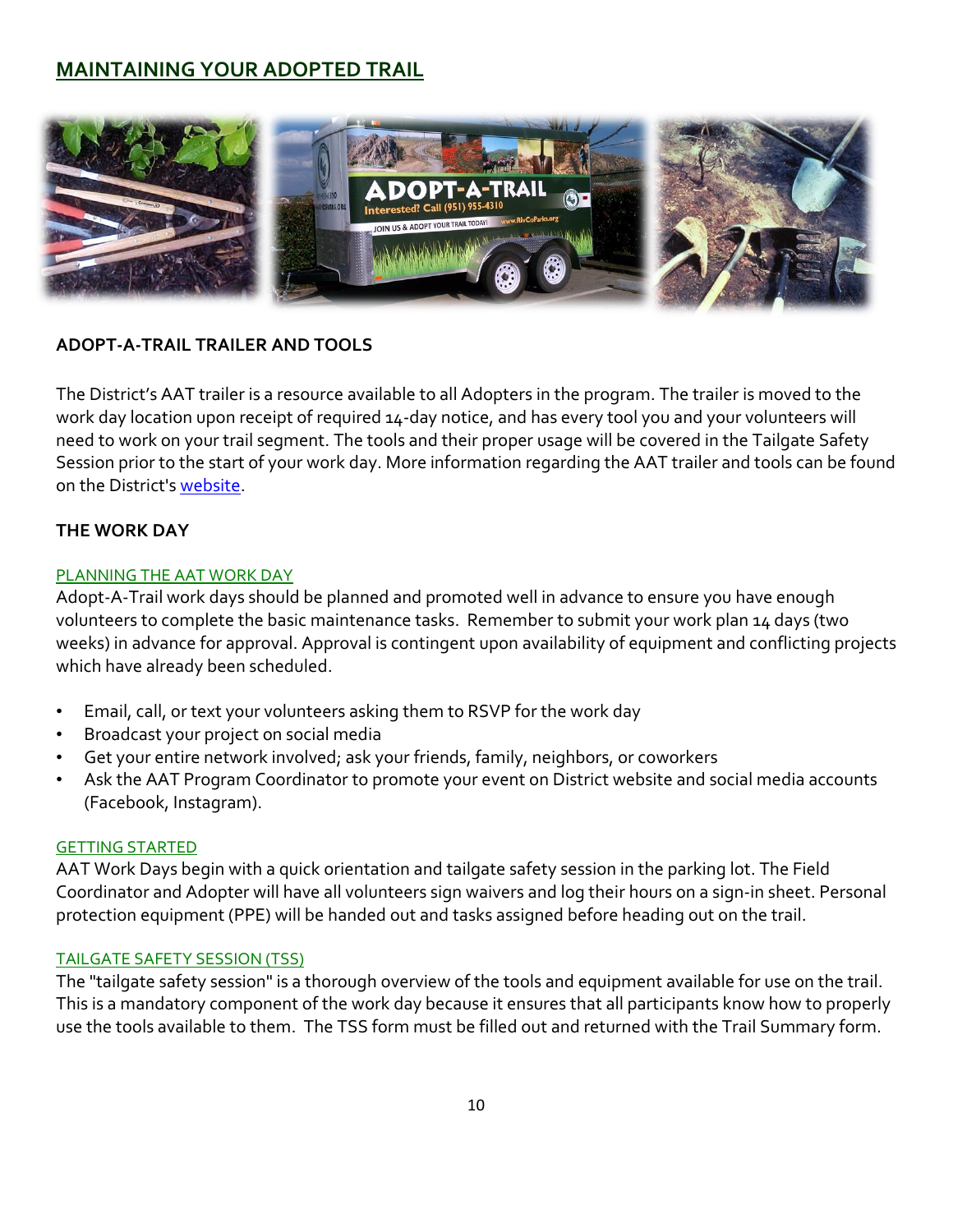#### HAVE FUN!

Trail maintenance is hard work, but that doesn't mean it can't be fun. To ensure everyone in your group enjoys their time on the trail, make sure you take frequent breaks, stay hydrated, and take a moment to cool down in the shade or eat some snacks.

#### DOING THE WORK

Together with the Program Coordinator and Field Coordinator, each Adopter will have planned the work day in advance based on the trail's needs. All volunteers will be assigned a task and demonstrations performed if necessary. District staff will be onsite to make sure tasks are completed correctly and offer guidance to the group. Each work day is different, so remember to be flexible and ready to learn.

#### ENDING THE DAY

Once the work day is complete, the Field Coordinator will help your group clean up the mess. This means picking up all debris and trash your group cleared from the trail. If you are unable to clear all of the debris, you must notify the Program Coordinator so arrangements can be made. Do not block trails, roads, or gates when you are leaving the trail.

#### **SAMPLE ADOPTER SCHEDULE**

The schedule for your trail depends on its location and many other factors including its popularity with the public, altitude (will it see snow?), and its overall design (are there switchbacks, hills, erosion?). Several of our locations close for several months to allow for the mating season to occur without disruption. The Program Coordinator will notify potential Adopters of closures before the application is completed. Prior to planning the first work day, the Adopter should visit the trail to get an idea of what needs to be done. This will allow plenty of opportunity to plan ahead, gather enough volunteers, and prepare for the work day. Do not hesitate to contact the Program Coordinator if you need assistance planning your work day.

#### SPRING

Several work days should take place in early spring. This will ensure that overgrowth is trimmed and the trail is ready for the hiking season. These will likely be your heaviest work days so plan accordingly.

#### SUMMER

The summer months are the busiest times for our trails and parks. During this season you will need to plan your work days early in the morning to avoid the higher temperatures in the afternoon, and focus on trash removal, brushing, and general trail maintenance.

#### FALL & WINTER

When the rain begins to fall, trouble spots on your trail may start to appear. Erosion may increase, slopes may collapse, and debris may pile up. It is very important to visit your trail after a heavy rain fall to determine if you will need to schedule a work day.

If you notice severe problems on your trail after a heavy storm (such as downed trees or sections of trail missing), you will need to contact the Program Coordinator so the District can manage the repair.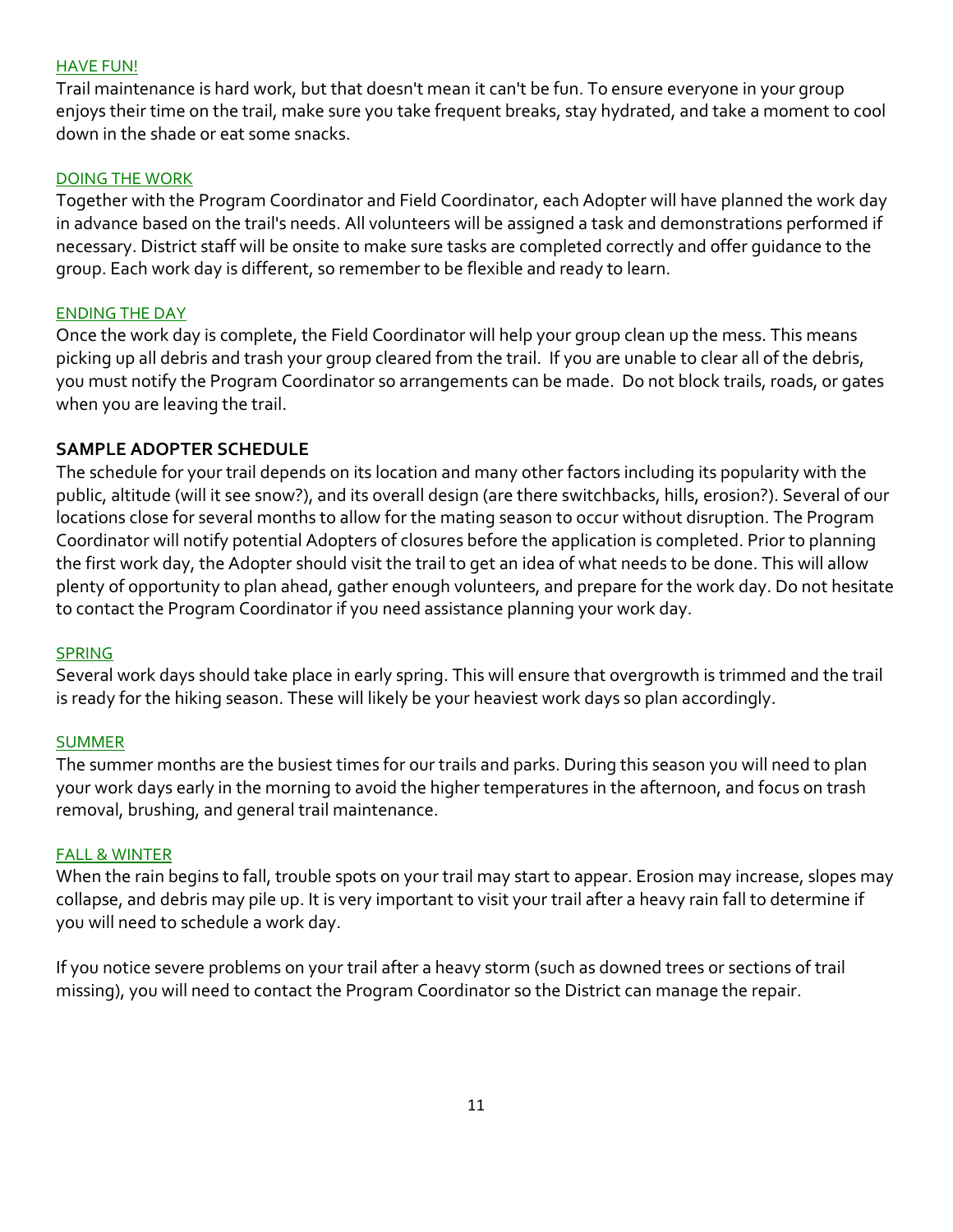#### **INTERACTING WITH THE PUBLIC**

While on your adopted trail segment, you or members of your group may come into contact with other community members or park employees. This section lists some tips for interacting with them and answering questions they may have.

- **\*** Grant pedestrians, bikers, and equestrians the right-of-way
- \* Volunteers are required to stop what they are doing, place their tools in a safe position, and move to the side of the trail, allowing others to pass safely
- \* Be pleasant in your speech and remember that you represent the District while working on your trail
- **\*** If trail users express interest in helping work on the trail or want to become an Adopter, have them speak to the Field Coordinator
- **\*** If you witness illegal dumping or other activities, notify the Field Coordinator

#### **LEAVE NO TRACE**

The District highly encourages all Adopters and trail users to learn about the 7 principles of Leave No Trace. You can visit their website [here.](https://lnt.org/) As our population continues to increase, so does the impact we have on the environment. We need to do more than just pick up trash; we need to plan ahead and be mindful of leaving the wilderness as we found it.

#### PLAN AHEAD AND PREPARE

Carry a map and know where you are going to reduce the chance of having to travel off trail. Always pack out trash. Repackage food to reduce waste.

#### DISPOSE OF WASTE PROPERLY

Pack it in, pack it out. Do your business in "cat holes" at least 200 feet from water, and cover the hole when done

#### LEAVE WHAT YOU FIND

That rock or antler looks cooler in the wild than on a shelf at home. Minimize campfire impacts

#### RESPECT WILDLIFE

View from a distance. Never feed wildlife Control pets so that they don't harass or scare wildlife. *\*pets are not allowed on AAT Work Days.*

#### BE CONSIDERATE OF OTHER VISITORS

Be quiet and let others coming up the trail pass by.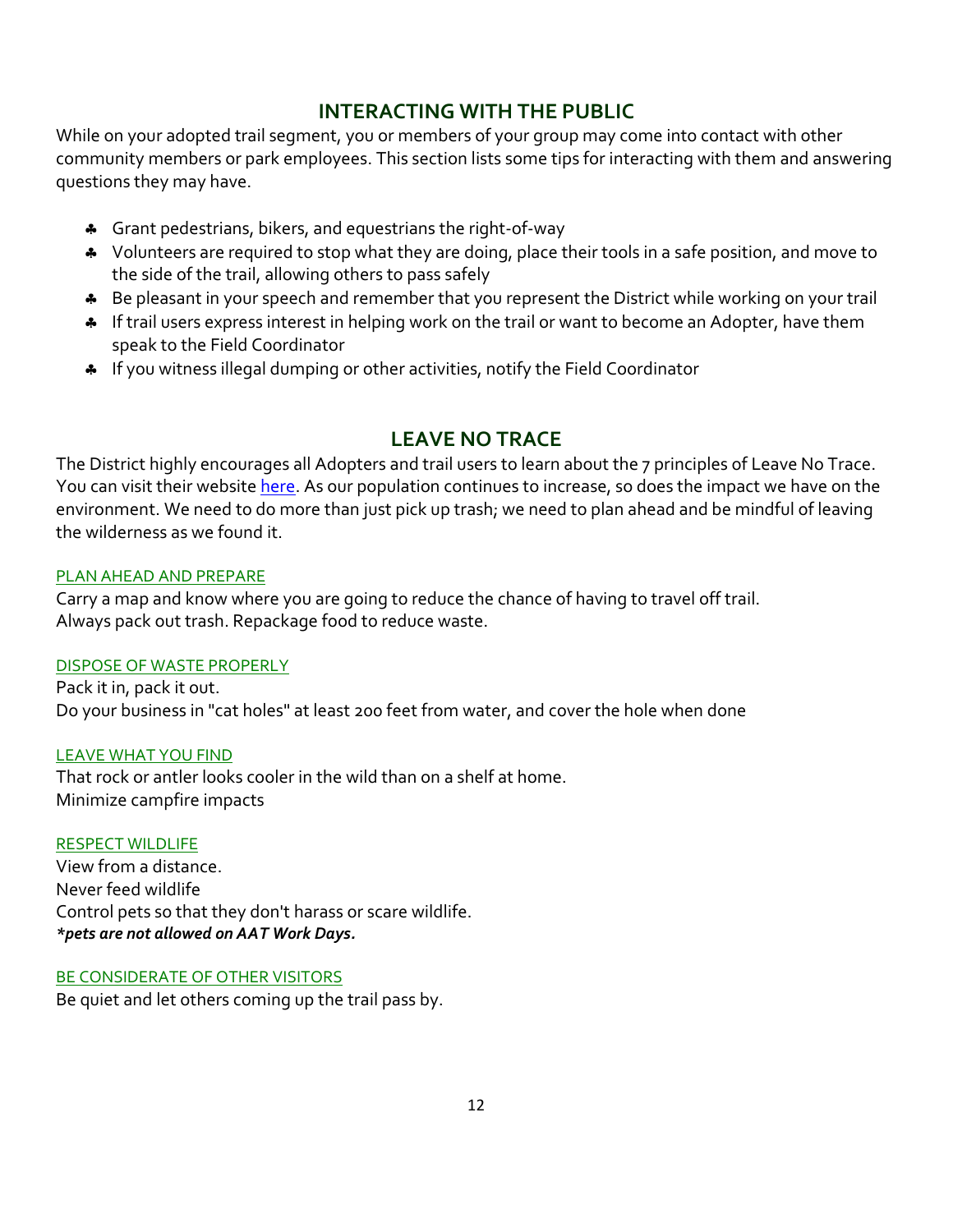#### **SAFETY TIPS**

We intentionally saved this for last, as safety and having a good time are by far the most important parts of an AAT event. The work we do on AAT work days resembles landscaping or housework with the level of difficulty increasing depending on your trail and length of time between work days.

The following list of safety tips are designed to make your volunteer work day successful and enjoyable by everyone involved.

All Adopt-A-Trail Volunteers are required to wear personal protective equipment (PPE) for the entire duration of the scheduled work day. PPE includes:

- \* Safety vest
- **A** Glasses
- **A** Gloves
- \* Hard hat



Volunteers should be dressed appropriately for the project. This includes long sleeved shirts, long pants, and sturdy tennis shoes or hiking boots. Volunteers are also encouraged to use sunscreen & insect repellant. Volunteers not wearing the proper footwear (flip flops, Vans) will be turned away from the work day.

- \* Children under 18 must be supervised by an Adult at all times. Small children are discouraged from working on an Adopt-A-Trail due to the nature of the volunteer work and the tools required.
- \* Do not try to lift or carry anything beyond your ability. Report the location of heavy objects to the Field Coordinator.
- \* Do not overstuff garbage bags, especially if you have sharp objects which may pierce the bags.
- \* Plan ahead and be prepared for possible accidents or sudden weather changes.
- The District will provide a first aid kit and water during schedule work days.
- \* Work during daylight hours. In case of rain or thunderstorm, do not seek shelter under tall trees. Take refuge in a vehicle or building or find a low lying area that is sheltered from the wind. Avoid gullies and stream banks which may be susceptible to flash flooding.
- \* Avoid overexertion.
- \* Know and avoid poison oak and stinging nettles. Check for ticks at the end of each day.
- \* Be on the lookout for snakes, bees, wasps, and other wildlife. Report them to the Field Coordinator if they are encountered on your trail.